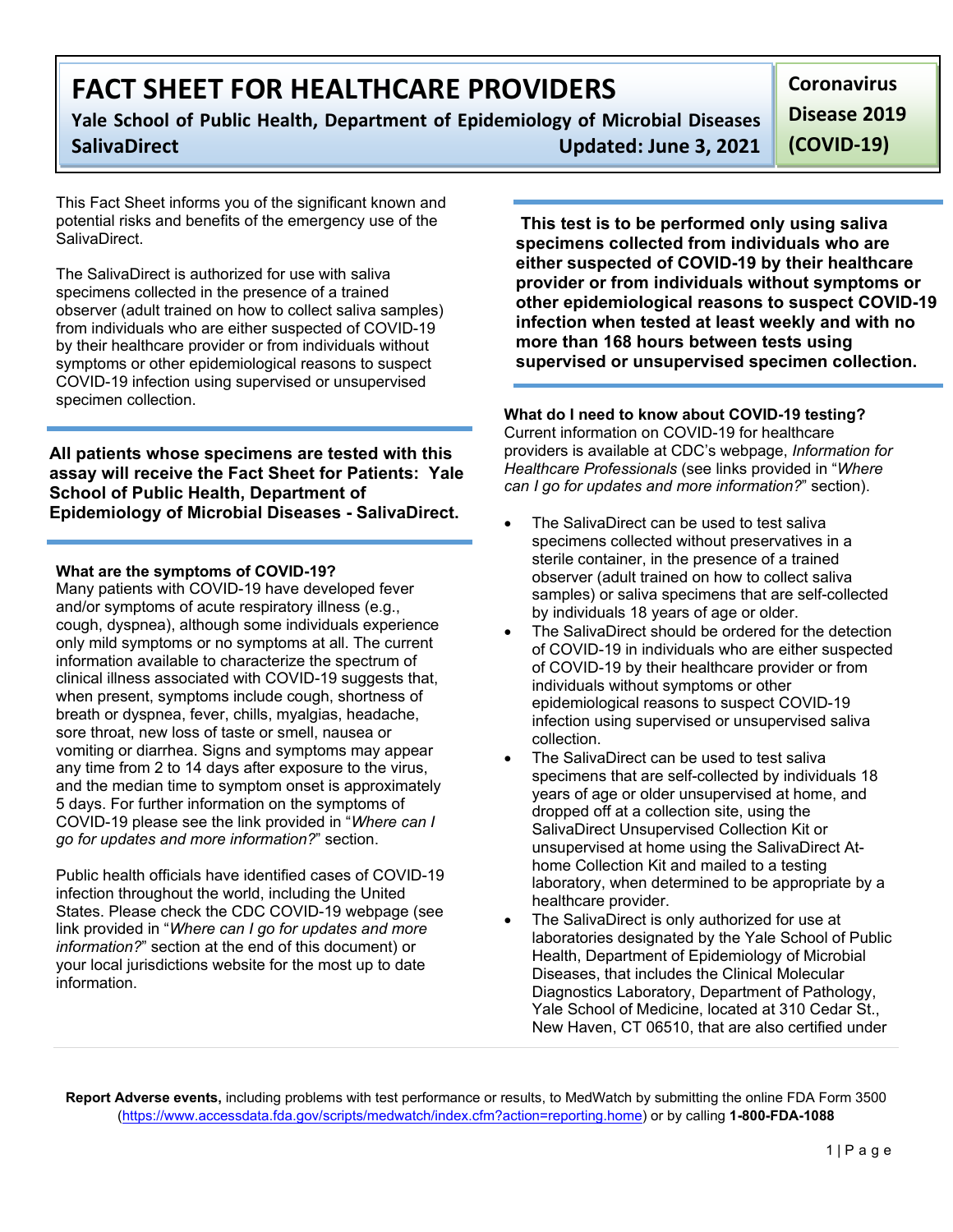# **FACT SHEET FOR HEALTHCARE PROVIDERS**

## **Yale School of Public Health, Department of Epidemiology of Microbial Diseases SalivaDirect Updated: June 3, 2021**

**Coronavirus Disease 2019 (COVID-19)**

the Clinical Laboratory Improvement Amendments of 1988 (CLIA), 42 U.S.C. §263a and meet the requirements to perform high complexity tests.

Specimens should be collected with appropriate infection control precautions. Current guidance is available at the CDC's website (see links provided in "*Where can I go for updates and more information?*" section).

When collecting and handling specimens from individuals suspected of being infected with COVID-19, appropriate personal protective equipment should be used as outlined in the CDC *Interim Laboratory Biosafety Guidelines for Handling and Processing Specimens Associated with Coronavirus Disease 2019 (COVID-19)*. For additional information, refer to CDC *Interim Guidelines for Collecting, Handling, and Testing Clinical Specimens from Persons Under Investigation (PUIs) for Coronavirus Disease 2019 (COVID-19) (*see links provided in "*Where can I go for updates and more information?*" section).

### **What does it mean if the specimen tests positive for the virus that causes COVID-19?**

A positive test result for COVID-19 indicates that RNA from SARS-CoV-2 was detected, and therefore the patient is infected with the virus and presumed to be contagious. Laboratory test results should always be considered in the context of clinical observations and epidemiological data (such as local prevalence rates and current outbreak/epicenter locations) in making a final diagnosis and patient management decisions. Patient management should be made by a healthcare provider and follow current CDC guidelines.

The SalivaDirect has been designed to minimize the likelihood of false positive test results. However, it is still possible that this test can give a false positive result, even when used in locations where the prevalence is below 5%. In the event of a false positive result, risks to patients could include the following: a recommendation for isolation of the patient, monitoring of household or other close contacts for symptoms, patient isolation that might limit contact with family or friends and may increase contact with other potentially COVID-19 patients, limits in the ability to work, delayed diagnosis and treatment for the true infection causing the

symptoms, unnecessary prescription of a treatment or therapy, or other unintended adverse effects.

All laboratories using this test must follow the standard testing and reporting guidelines according to their appropriate public health authorities.

### **What does it mean if the specimen tests negative for the virus that causes COVID-19?**

A negative test result for this test means that SARS-CoV-2 RNA was not present in the specimen above the limit of detection. However, a negative result does not rule out COVID-19 and should not be used as the sole basis for treatment or patient management decisions. It is possible to test a person too early or too late during COVID-19 infection to make an accurate diagnosis via SalivaDirect.

When diagnostic testing is negative, the possibility of a false negative result should be considered in the context of a patient's recent exposures and the presence of clinical signs and symptoms consistent with COVID-19. The possibility of a false negative result should especially be considered if the patient's recent exposures or clinical presentation indicate that COVID-19 is likely, and diagnostic tests for other causes of illness (e.g., other respiratory illness) are negative.

If COVID-19 is still suspected based on exposure history together with other clinical findings, re-testing with an alternative method should be considered by healthcare providers in consultation with public health authorities. Additional testing may be helpful to ensure testing was not conducted too early.

If a negative result is obtained with a saliva specimen and COVID-19 is still suspected based on exposure history together with other clinical findings, testing an alternative specimen type should be considered by healthcare providers in consultation with public health authorities.

Risks to a patient of a false negative test result include: delayed or lack of supportive treatment, lack of monitoring of infected individuals and their household or other close contacts for symptoms resulting in increased

**Report Adverse events,** including problems with test performance or results, to MedWatch by submitting the online FDA Form 3500 [\(https://www.accessdata.fda.gov/scripts/medwatch/index.cfm?action=reporting.home\)](https://www.accessdata.fda.gov/scripts/medwatch/index.cfm?action=reporting.home) or by calling **1-800-FDA-1088**